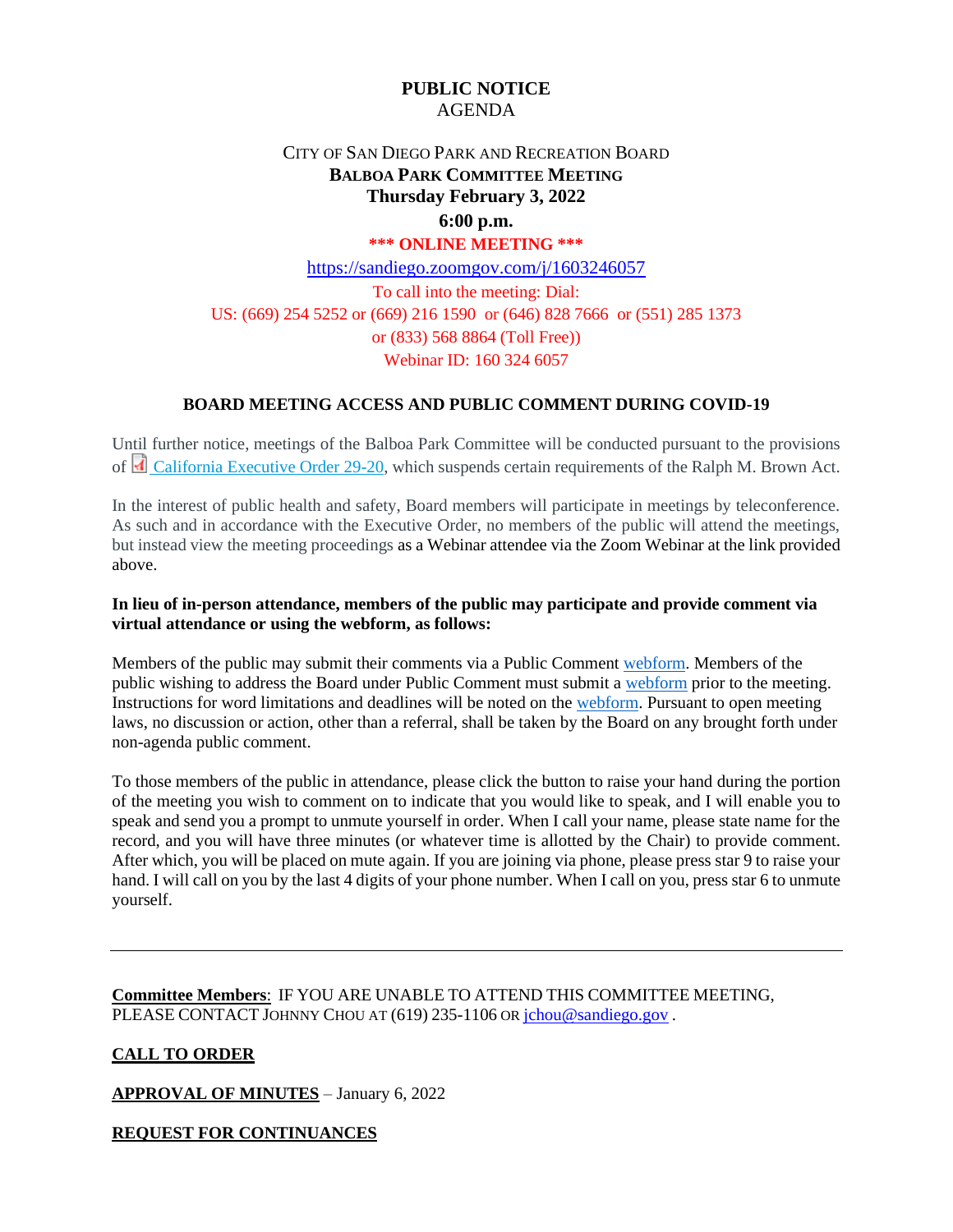**NON- AGENDA PUBLIC COMMENTS** This portion of the agenda provides an opportunity for members of the public to address the Committee on items of interest within the jurisdiction of the Committee. (Comments relating to items on today's Agenda are to be taken at the time the item is heard.)

(Time allotted to each speaker is determined by the Chair; however, comments are limited to no more than three (3) minutes **total per subject** regardless of the number of those wishing to speak. Submit requests to speak to the City staff **prior** to the start of the meeting. Pursuant to the Brown Act, no discussion or action, other than a referral, shall be taken by the Committee on any issue brought forth under "Non-Agenda Public Comment.")

# REQUEST FOR ITEMS TO BE PLACED ON CONSENT AGENDA

The Chair may entertain a motion by any Board Member to approve any agenda item as consent when no speaker slips have been submitted in favor or in opposition to the item. Items approved on consent are approved in accordance with staff's recommendation as reflected on the agenda and described in the Staff Report to the Balboa Park Committee, unless otherwise noted in the motion.

# **CHAIRPERSON'S REPORT** – Molly Chase

# **STAFF REPORT**

City Council Third District – Codi Vierra Assistant Deputy Director – Christina Chadwick Balboa Park District Manager – Johnny Chou Balboa Park Operations District Manager – Victor Nava

**BALBOA PARK NON-PROFIT PARTNER UPDATES** (Time allotted to each speaker is determined by the Chair; however, comments are limited to no more than three (3) minutes)

Forever Balboa Park– Jackie Higgins Balboa Park Cultural Partnership – Peter Comiskey Committee of 100 – Roger Showley Save Starlight – Steve Stopper

# **ACTION ITEMS**

**Consent** (These items are adopted without discussion; they can be moved to adoption by any committee member.)

# **101. SOHO Grant Opportunity Letter of Recommendation**

Adoption (Each adoption item requires individual action; they can be moved to consent by action of the committee.)

# **201. None**

**Special Events** (Special Events that require road or plaza closures or will potentially impact park and/or institution operation, are brought to the Committee for a formal recommendation. They can be moved to consent by action of the committee.)

# **301. SDAM's Shifting Gears Car Rally**

Presenter: Lenny Leszczynski, Chief Executive Officer, San Diego Automotive Museum requesting to use the Lower Inspiration Pt. Parking Lot Saturday, May 7, 2022 from 9:30 a.m. –